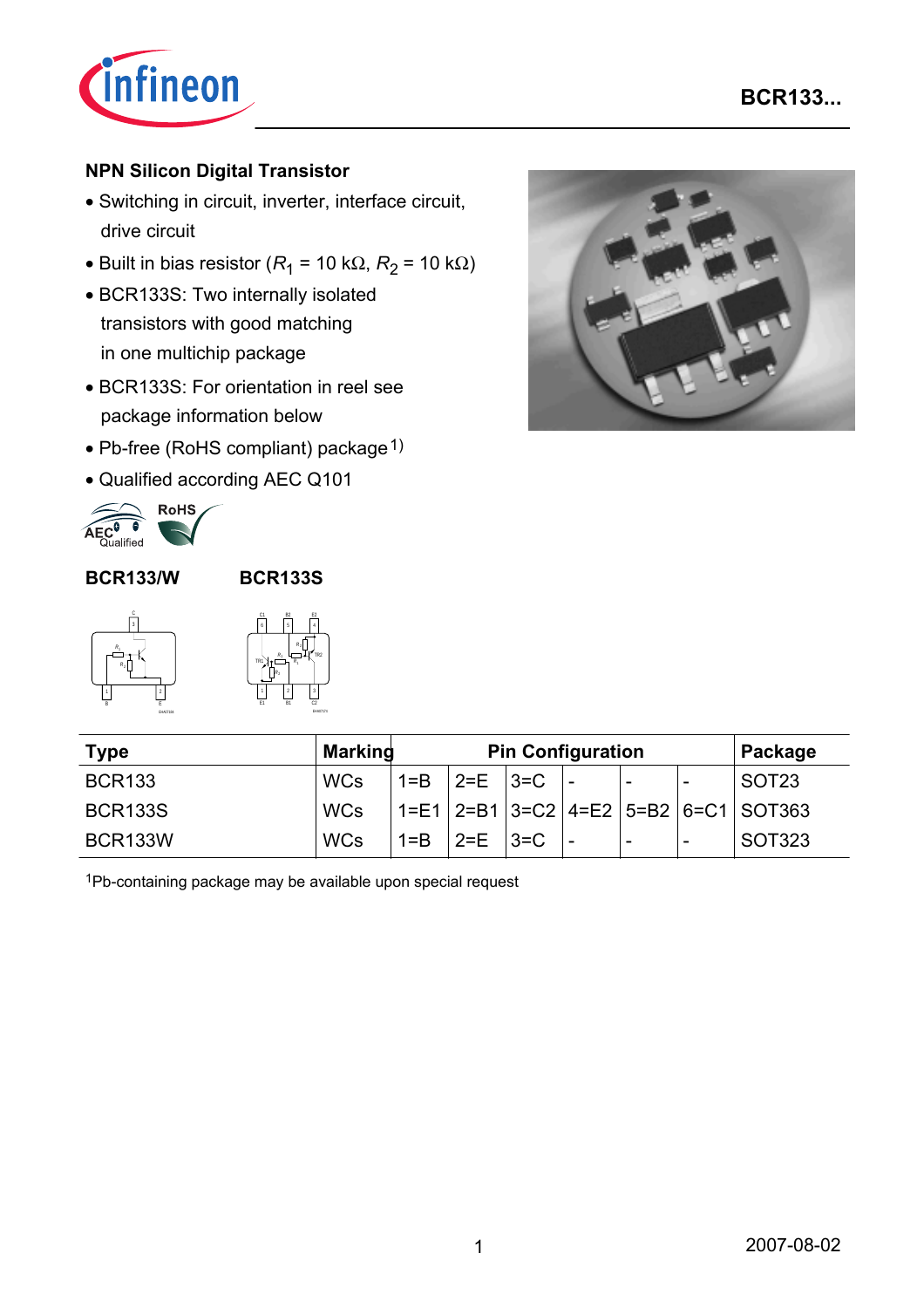

≤ 140 ≤ 105

#### **Maximum Ratings**

| <b>Parameter</b>                         | <b>Symbol</b>    | <b>Value</b> | <b>Unit</b> |
|------------------------------------------|------------------|--------------|-------------|
| Collector-emitter voltage                | <b>V</b> CEO     | 50           | $\vee$      |
| Collector-base voltage                   | V <sub>CBO</sub> | 50           |             |
| Input forward voltage                    | $V_{i(fwd)}$     | 40           |             |
| Input reverse voltage                    | $V_{i(rev)}$     | 10           |             |
| Collector current                        | $I_{\rm C}$      | 100          | mA          |
| Total power dissipation-                 | $P_{\text{tot}}$ |              | mW          |
| BCR133, $T_S \le 102^{\circ}$ C          |                  | 200          |             |
| BCR133S, $T_S \le 115^{\circ}$ C         |                  | 250          |             |
| BCR133W, $T_S \le 124$ °C                |                  | 250          |             |
| Junction temperature                     | T.               | 150          | $^{\circ}C$ |
| Storage temperature                      | $T_{\sf stg}$    | $-65150$     |             |
| <b>Thermal Resistance</b>                |                  |              |             |
| <b>Parameter</b>                         | <b>Symbol</b>    | <b>Value</b> | <b>Unit</b> |
| Junction - soldering point <sup>1)</sup> | $R_{thJS}$       |              | K/W         |
| <b>BCR133</b>                            |                  | $\leq 240$   |             |

BCR133S BCR133W

<sup>1</sup>For calculation of R<sub>thJA</sub> please refer to Application Note Thermal Resistance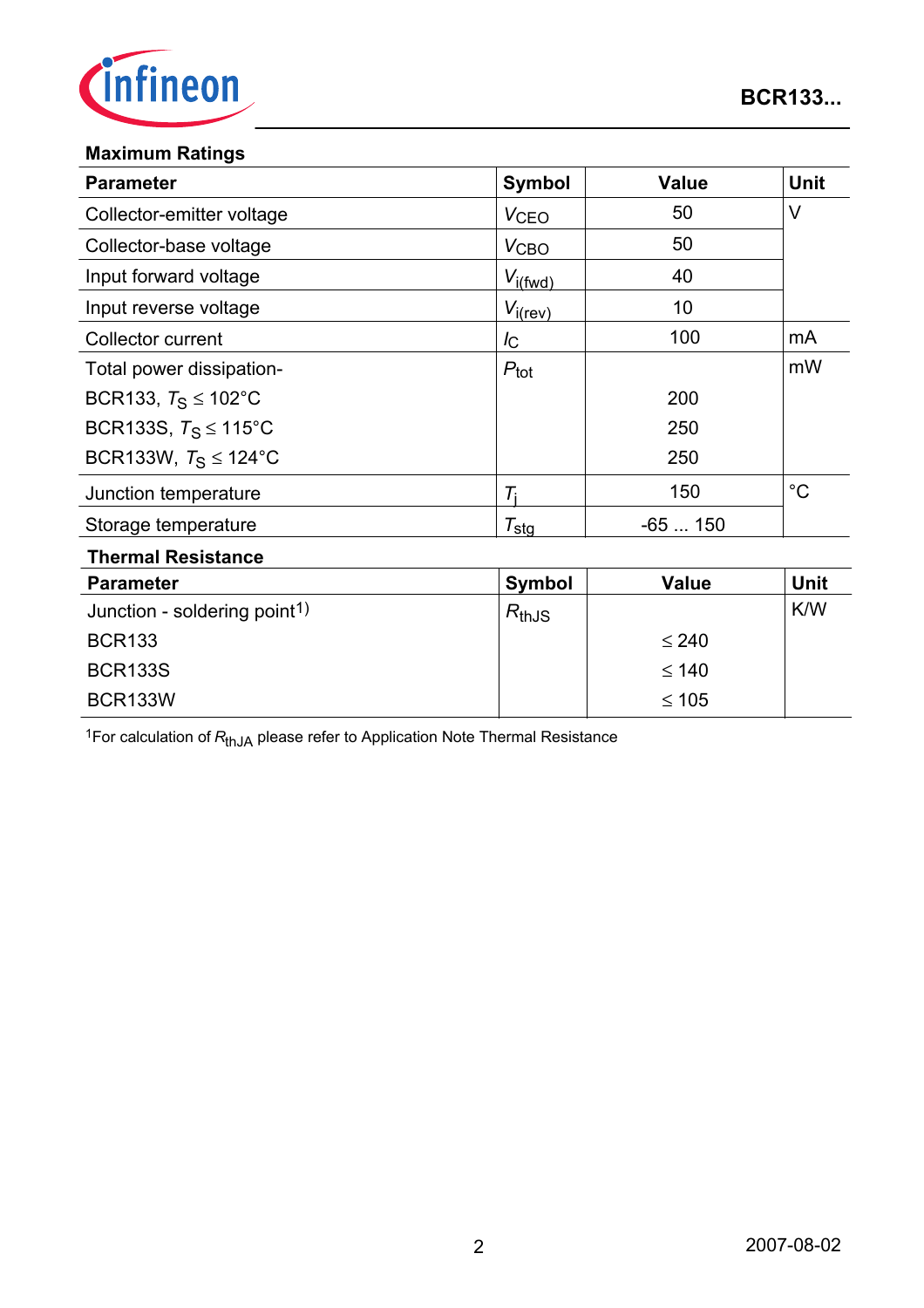

| <b>ENGLIGAL ORDINATIONS</b> at $T_A - Z_0$ O, anices only weed specifical<br><b>Parameter</b> | Symbol           |                              | <b>Values</b> |                          |                   |  |
|-----------------------------------------------------------------------------------------------|------------------|------------------------------|---------------|--------------------------|-------------------|--|
|                                                                                               |                  | min.                         | typ.          | max.                     |                   |  |
| <b>DC Characteristics</b>                                                                     |                  |                              |               |                          |                   |  |
| Collector-emitter breakdown voltage                                                           | $V_{(BR)CEO}$    | 50                           |               |                          | $\vee$            |  |
| $I_C$ = 100 µA, $I_B$ = 0                                                                     |                  |                              |               |                          |                   |  |
| Collector-base breakdown voltage                                                              | $V_{(BR)CBO}$    | 50                           |               |                          |                   |  |
| $I_{\rm C}$ = 10 µA, $I_{\rm E}$ = 0                                                          |                  |                              |               |                          |                   |  |
| Collector-base cutoff current                                                                 | $I_{CBO}$        |                              |               | 100                      | nA                |  |
| $V_{CB}$ = 40 V, $I_E$ = 0                                                                    |                  |                              |               |                          |                   |  |
| Emitter-base cutoff current                                                                   | $I_{EBO}$        |                              |               | 0.75                     | mA                |  |
| $V_{EB}$ = 10 V, $I_C$ = 0                                                                    |                  |                              |               |                          |                   |  |
| DC current gain <sup>1)</sup>                                                                 | $h_{FE}$         | 30                           |               |                          | $\qquad \qquad -$ |  |
| $I_C = 5$ mA, $V_{CE} = 5$ V                                                                  |                  |                              |               |                          |                   |  |
| Collector-emitter saturation voltage <sup>1)</sup>                                            | $V_{CEsat}$      | $\qquad \qquad \blacksquare$ |               | 0.3                      | $\vee$            |  |
| $I_{\rm C}$ = 10 mA, $I_{\rm B}$ = 0.5 mA                                                     |                  |                              |               |                          |                   |  |
| Input off voltage                                                                             | $V_{i(off)}$     | 0.8                          |               | 1.5                      |                   |  |
| $I_{\rm C}$ = 100 µA, $V_{\rm CE}$ = 5 V                                                      |                  |                              |               |                          |                   |  |
| Input on voltage                                                                              | $V_{i(0n)}$      | $\mathbf{1}$                 |               | 2.5                      |                   |  |
| $I_{\rm C}$ = 2 mA, $V_{\rm CE}$ = 0.3 V                                                      |                  |                              |               |                          |                   |  |
| Input resistor                                                                                | $R_1$            | $\overline{7}$               | 10            | 13                       | $k\Omega$         |  |
| <b>Resistor ratio</b>                                                                         | $R_1/R_2$        | 0.9                          | $\mathbf 1$   | 1.1                      | $\blacksquare$    |  |
| <b>AC Characteristics</b>                                                                     |                  |                              |               |                          |                   |  |
| <b>Transition frequency</b>                                                                   | $f_{\mathsf{T}}$ | $\blacksquare$               | 130           | $\overline{\phantom{0}}$ | <b>MHz</b>        |  |
| $I_{\text{C}}$ = 10 mA, $V_{\text{CE}}$ = 5 V, $f$ = 100 MHz                                  |                  |                              |               |                          |                   |  |
| Collector-base capacitance                                                                    | $C_{cb}$         |                              | 3             |                          | pF                |  |
| $V_{CB}$ = 10 V, $f$ = 1 MHz                                                                  |                  |                              |               |                          |                   |  |

**Electrical Characteristics** at  $T_A = 25^\circ$ C, unless otherwise specified

1Pulse test:  $t < 300 \mu s$ ; D < 2%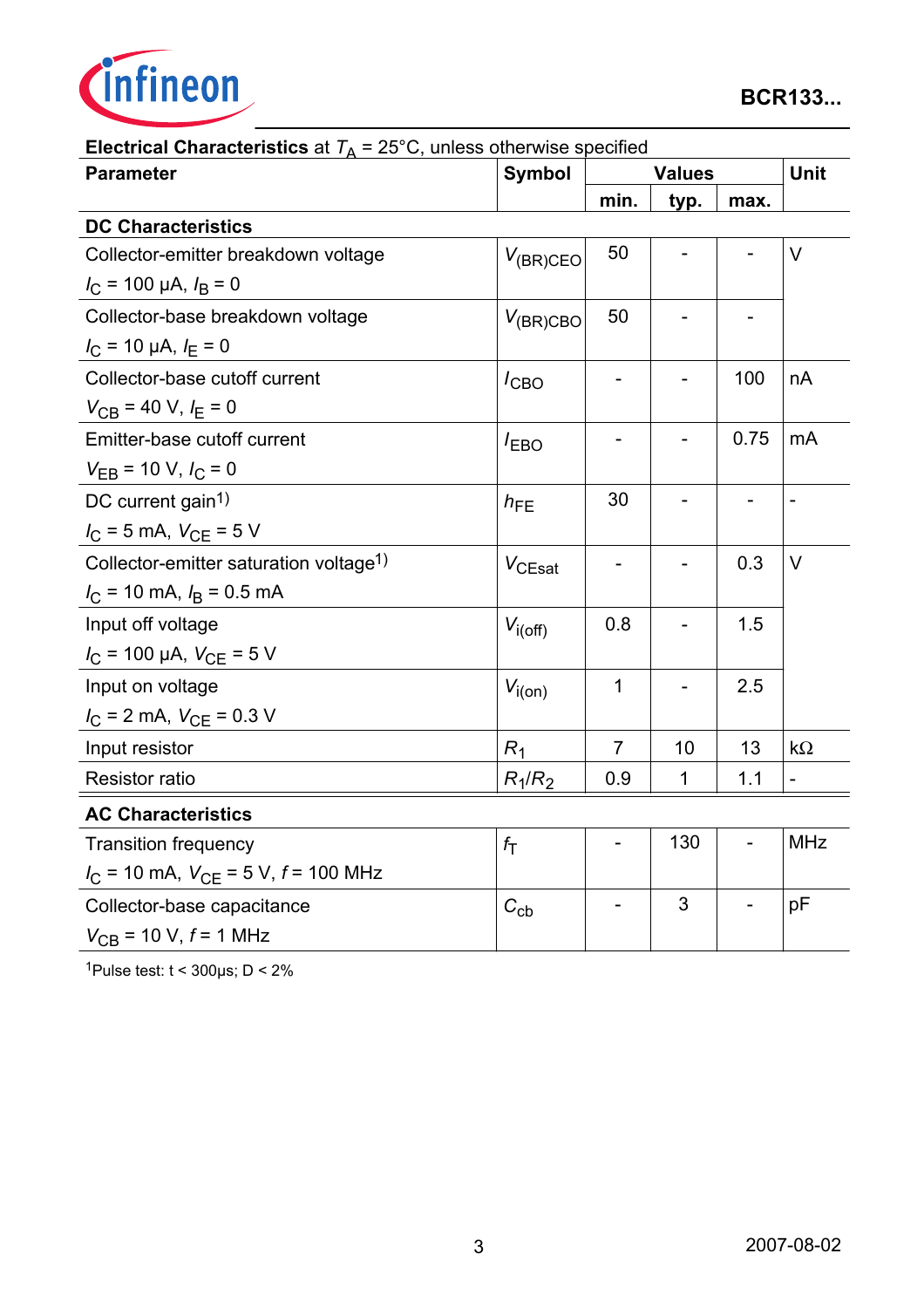

# **DC current gain**  $h_{FE} = f(l_C)$ *V*<sub>CE</sub> = 5 V (common emitter configuration)



**Input on Voltage**  $Vi_{(on)} = f(I_C)$ *V*<sub>CE</sub> = 0.3V (common emitter configuration)



## **Collector-emitter saturation voltage**

 $V_{\text{CEsat}} = f(I_{\text{C}}), I_{\text{C}}/I_{\text{B}} = 20$ 



**Input off voltage**  $V_{i(off)} = f(I_C)$ *V*<sub>CE</sub> = 5V (common emitter configuration)

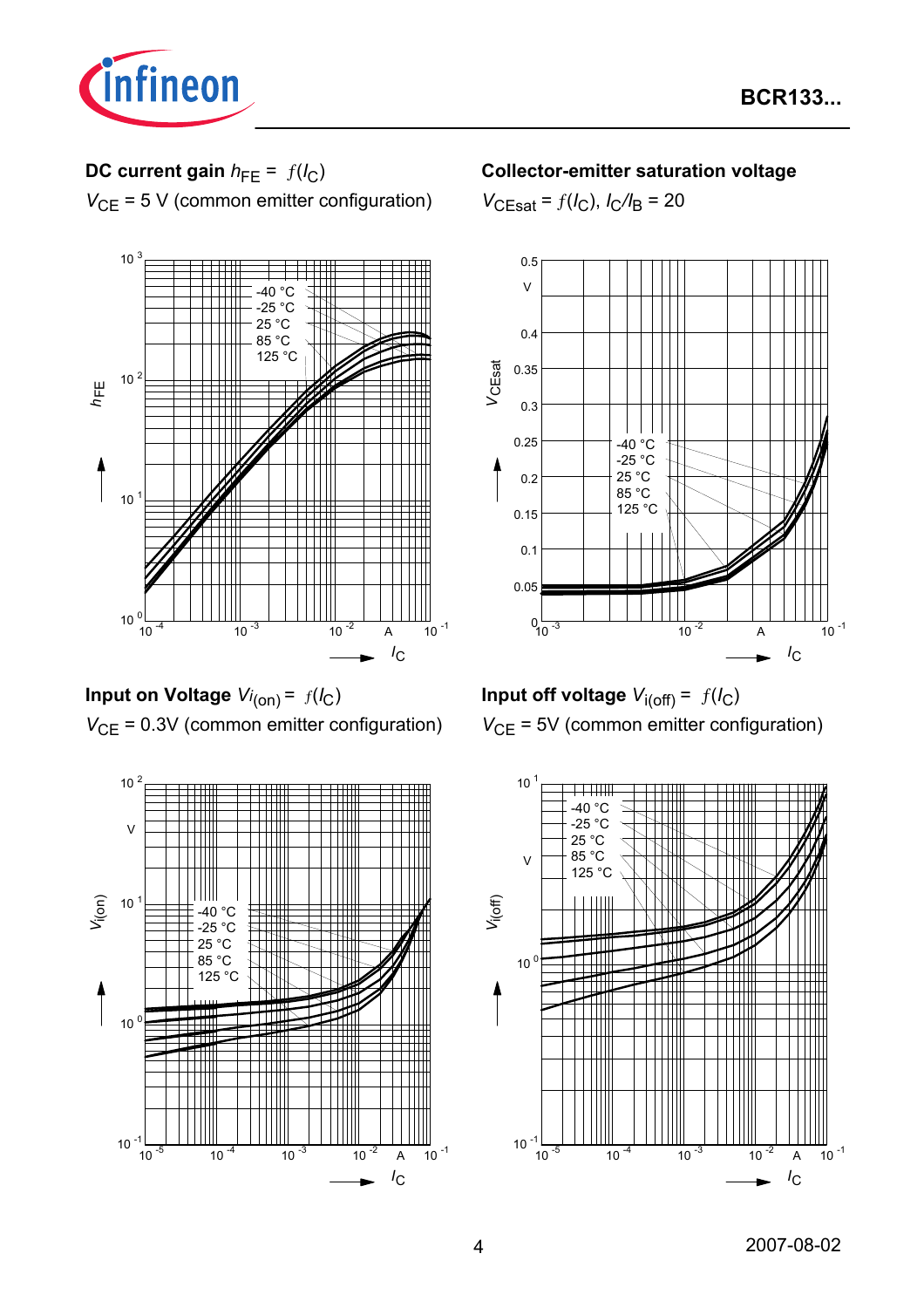

**Total power dissipation**  $P_{\text{tot}} = f(T_S)$ BCR133



**Total power dissipation**  $P_{\text{tot}} = f(T_S)$ BCR133W



# **Total power dissipation**  $P_{\text{tot}} = f(T_S)$ BCR133S



**Permissible Pulse Load**  $R_{th,JS} = f(t_p)$ BCR133

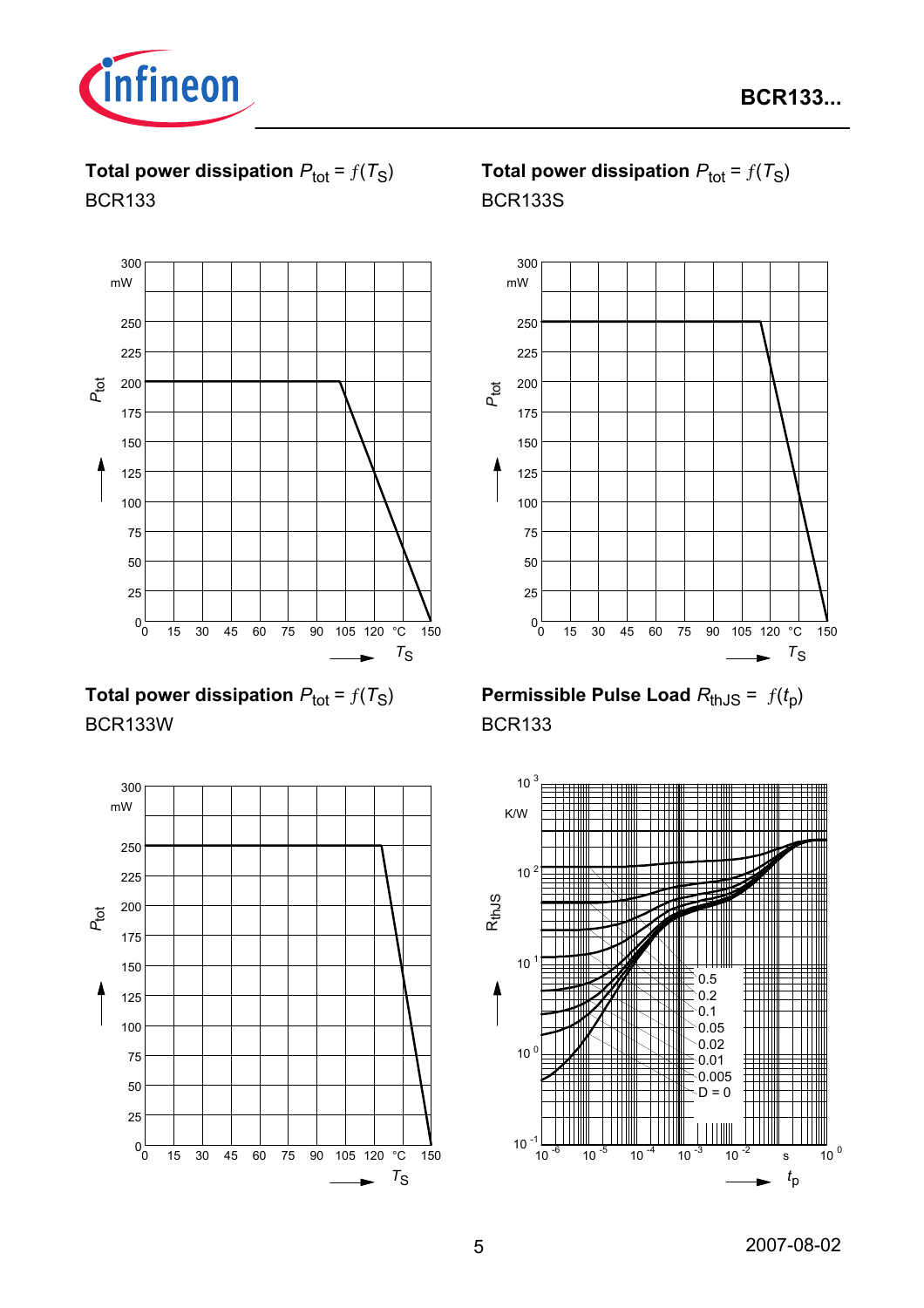

#### **Permissible Pulse Load**

 $P_{\text{totmax}}/P_{\text{totDC}} = f(t_p)$ BCR133



#### **Permissible Pulse Load**





# **Permissible Puls Load**  $R_{thJS} = f(t_p)$ BCR133S



**Permissible Puls Load**  $R_{thJS} = f(t_p)$ BCR133W

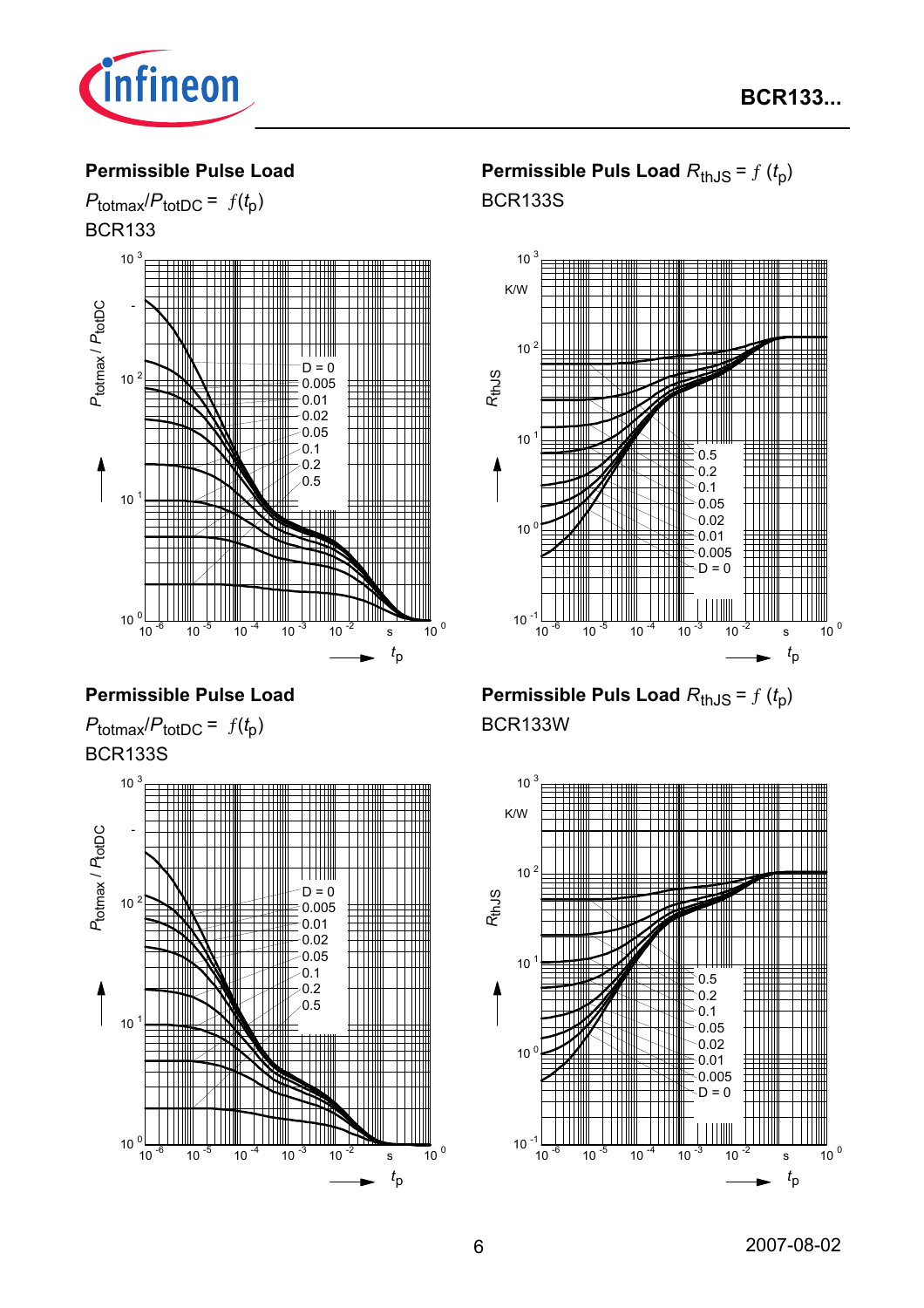

## **Permissible Pulse Load**

 $P_{\text{totmax}}/P_{\text{totDC}} = f(t_p)$ BCR133W

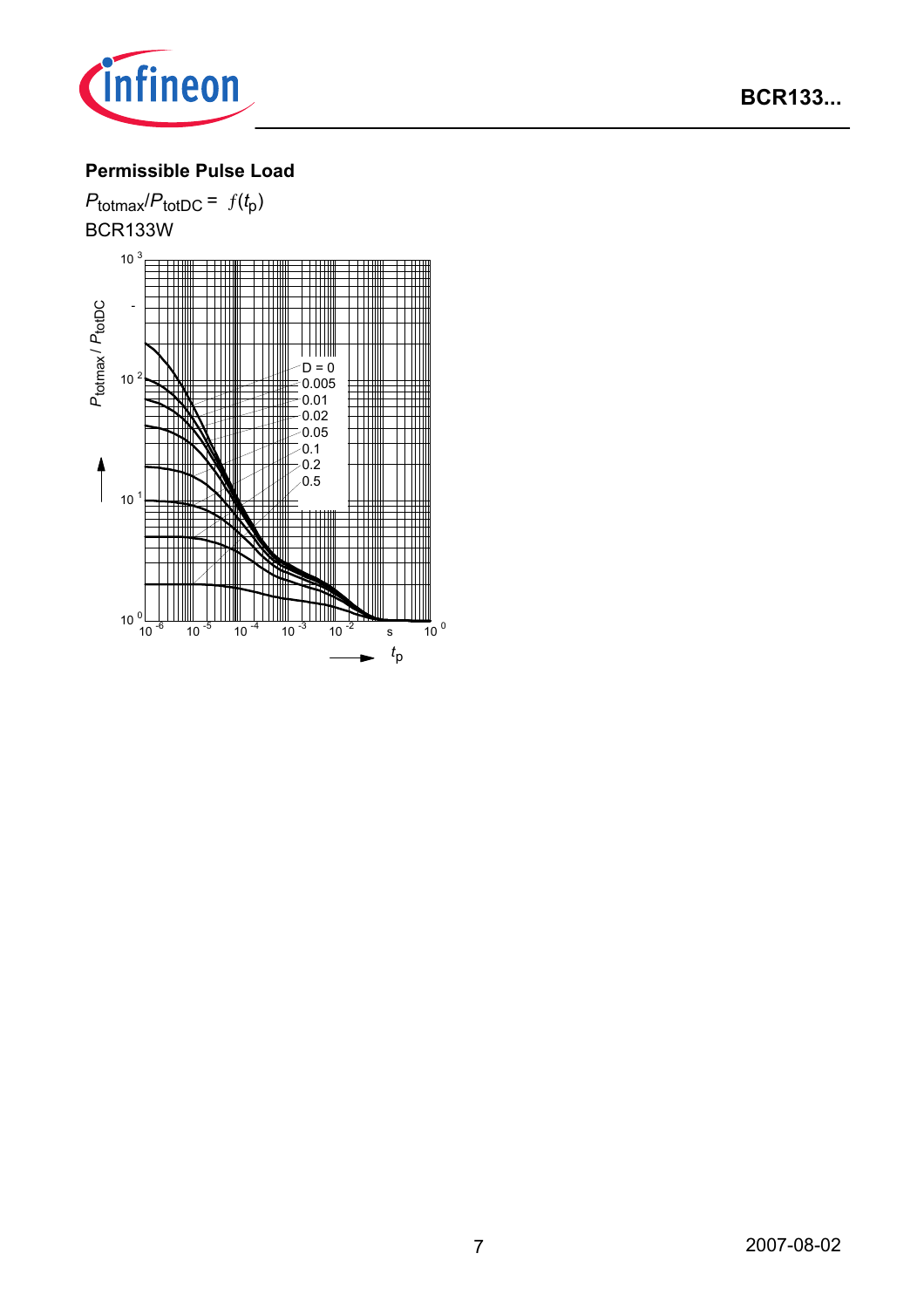

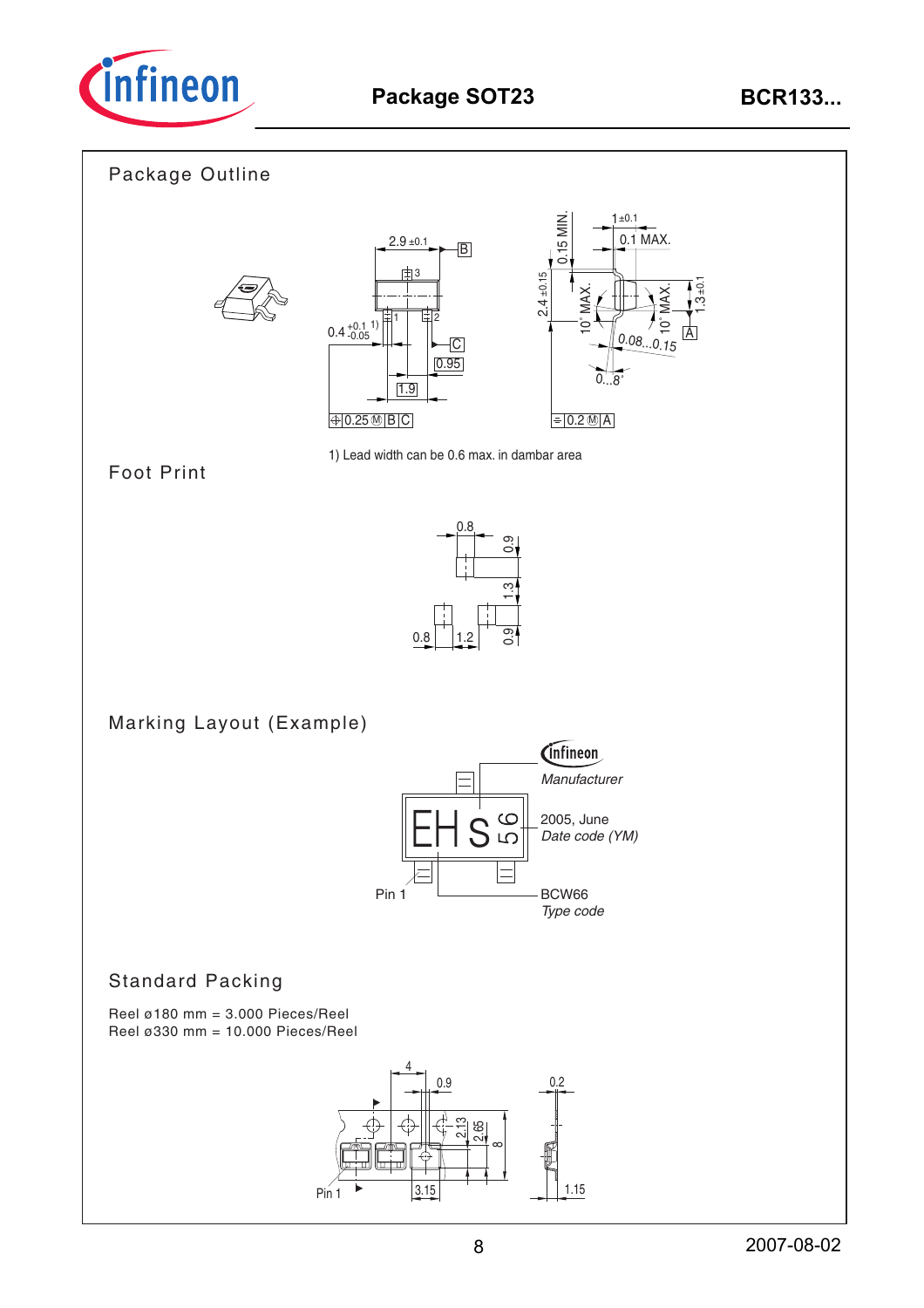

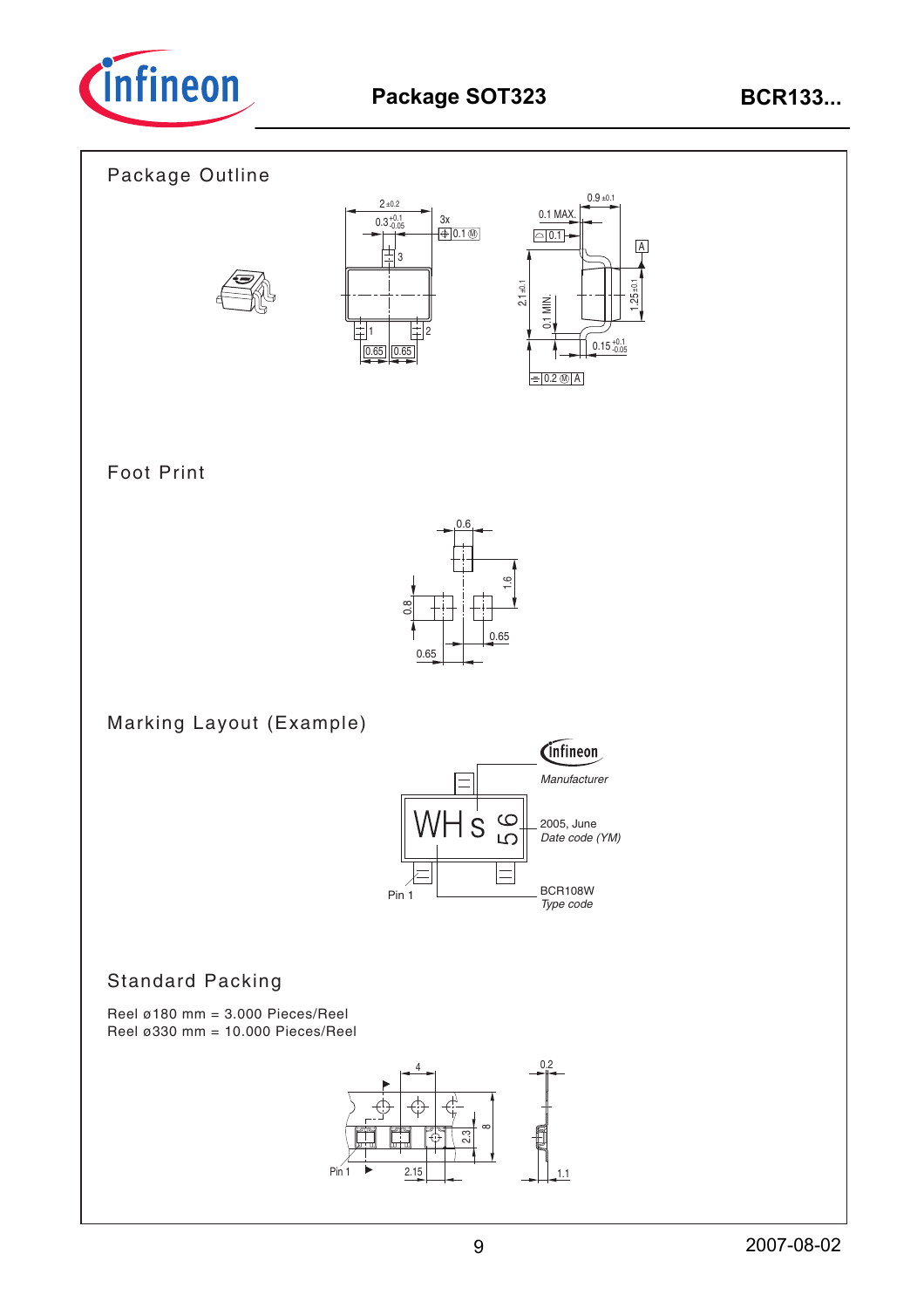